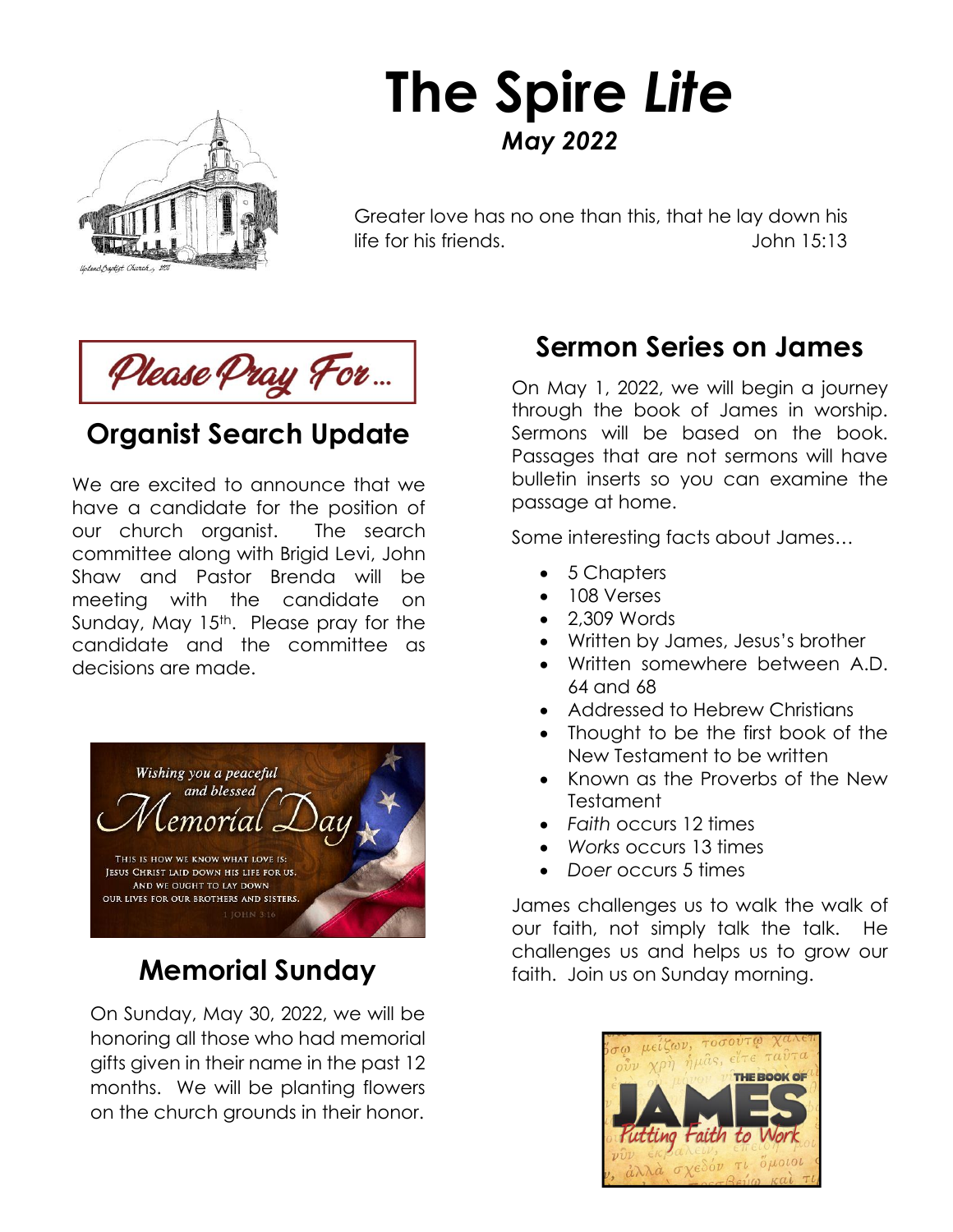### **Church Lift**

Good News! The Church lift is operational. We are pleased to be able to welcome all into the sanctuary once again.



CAN WE GET A REFUND IF THE SERMON

## **Worship in the Chapel**

We will be moving to Chapel for Worship beginning on **Sunday, June 5, 2022**. Join us this summer in the air-conditioning.



### **Communion Preparers Needed**

We are looking for volunteers to prepare communion on the first Sunday of every month. You can volunteer for one month, or lots of months. Communion can be prepared on Sunday morning before worship. Please let Priscilla Mills, our Worship Team Leader, know if you can help.

### **Birthdays and Anniversaries for May and June**

#### **May Birthdays**

- 1 Matthew Shaw
- 4 Noah Geveke
- 5 David Geveke Darlene Pysher
- 7 Peggy Albany
- 15 Akky Geveke
- 17 Dawn Buckworth Thomas Geveke
- 22 Sandy Kushner
- 26 Jackie Wright
- 27 Hans Geveke
- 28 Stephen Kalichak, Jr.

### **May Anniversaries**

- 4 Brian and Courtney Klimek
- 10 Joan and Dennis Decker
- 16 Barbara and John Phillips

### **June Birthdays**

- 7 Adam Moore
- 8 Henry Strunk
- 28 Lori Furniss

### **June Anniversaries**

- 11 John and Rev. Brenda Shaw
- 15 Doug and Marsha Scott
- 22 Darlene and David Pysher
- 30 Frank & Sue Kulp

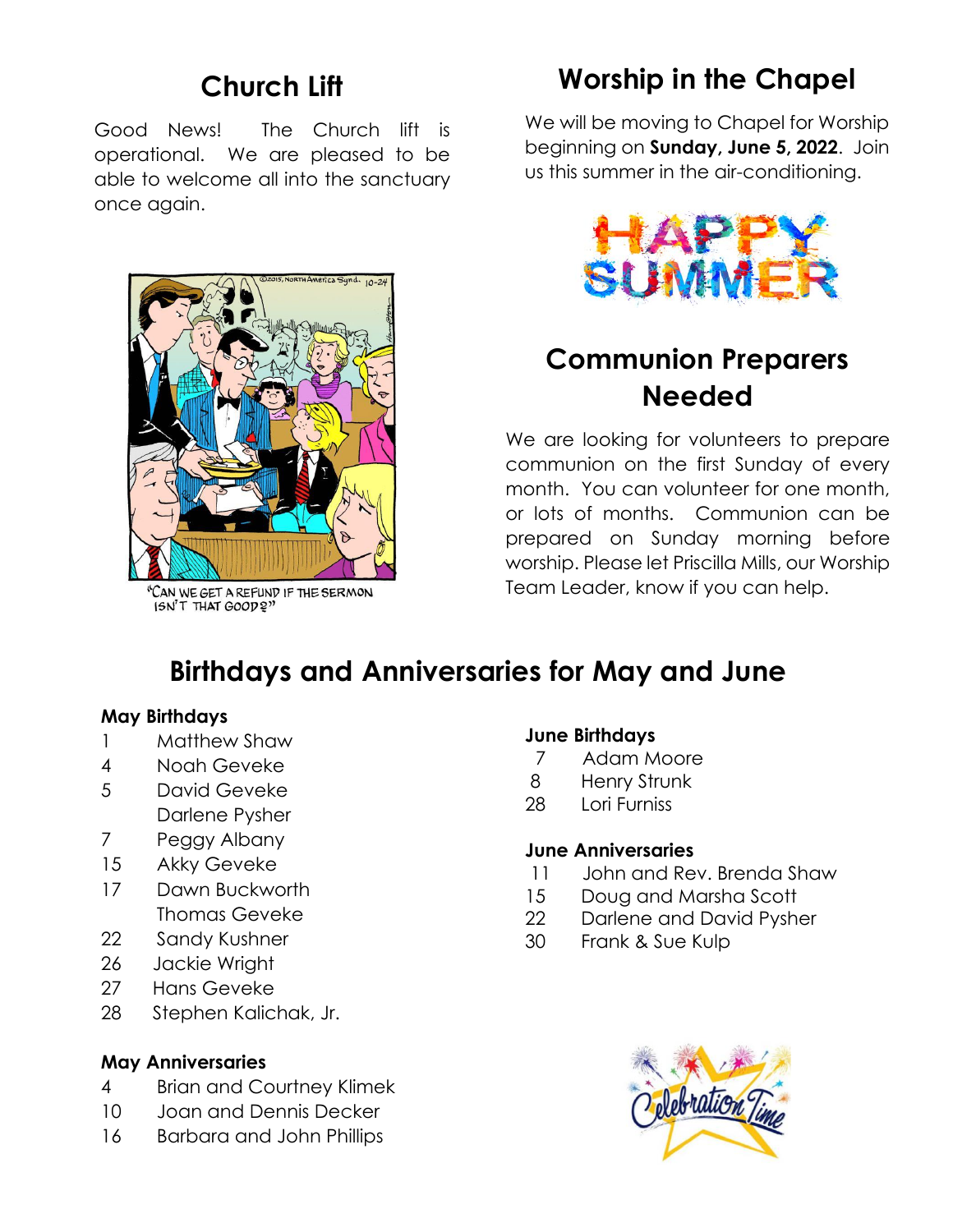### **Memorial Day Parade and Ceremonies**

Monday, May 30 is Memorial Day. We will begin with laying the wreaths in the Upland Baptist Cemetery at 8:45 am. The parade will kick-off at 9:00 am from the church parking lot.

The ceremony at the War Memorial will start at approximately 10:00 am.

The Community Picnic will begin about 11:00 am. The picnic is co-sponsored by Upland Baptist Church and Resurrection Life Church.



### **Devotional Thoughts Welcome**

Have you read something in scripture that was powerful for you? Did you hear something in a sermon that challenged you? Share your thoughts in a short devotional to be included in a future *The Spire Lite.*

### **Food Bank ~ Juice**

The item of the month for May is *Juice*, not frozen or refrigerated, please. Items can be donated at any time. Thank you!

### **Mother's Day is May 8**



Her children arise and call her blessed. PROVERBS 31:28

**Mothers Prayer** *~Anon* 

I said a Mother's Day prayer for you To thank The Lord above For blessing me with a lifetime Of your tenderhearted love.

I thanked God for the caring You've shown me through the years, For the closeness we've enjoyed In time of laughter and of tears.

And so I thank you from the heart For all you've done for me And I bless The Lord for giving me The best mother there could be!

### **First Responders Dinner Served**

On Thursday, April 14th dinner was served to the Upland Police Department and the Upland Fire Company. Individual meals were purchased from Capozzoli Catering and delivered to both departments. Thank you for your generous donations that made it possible to say thank you to our First Responders.